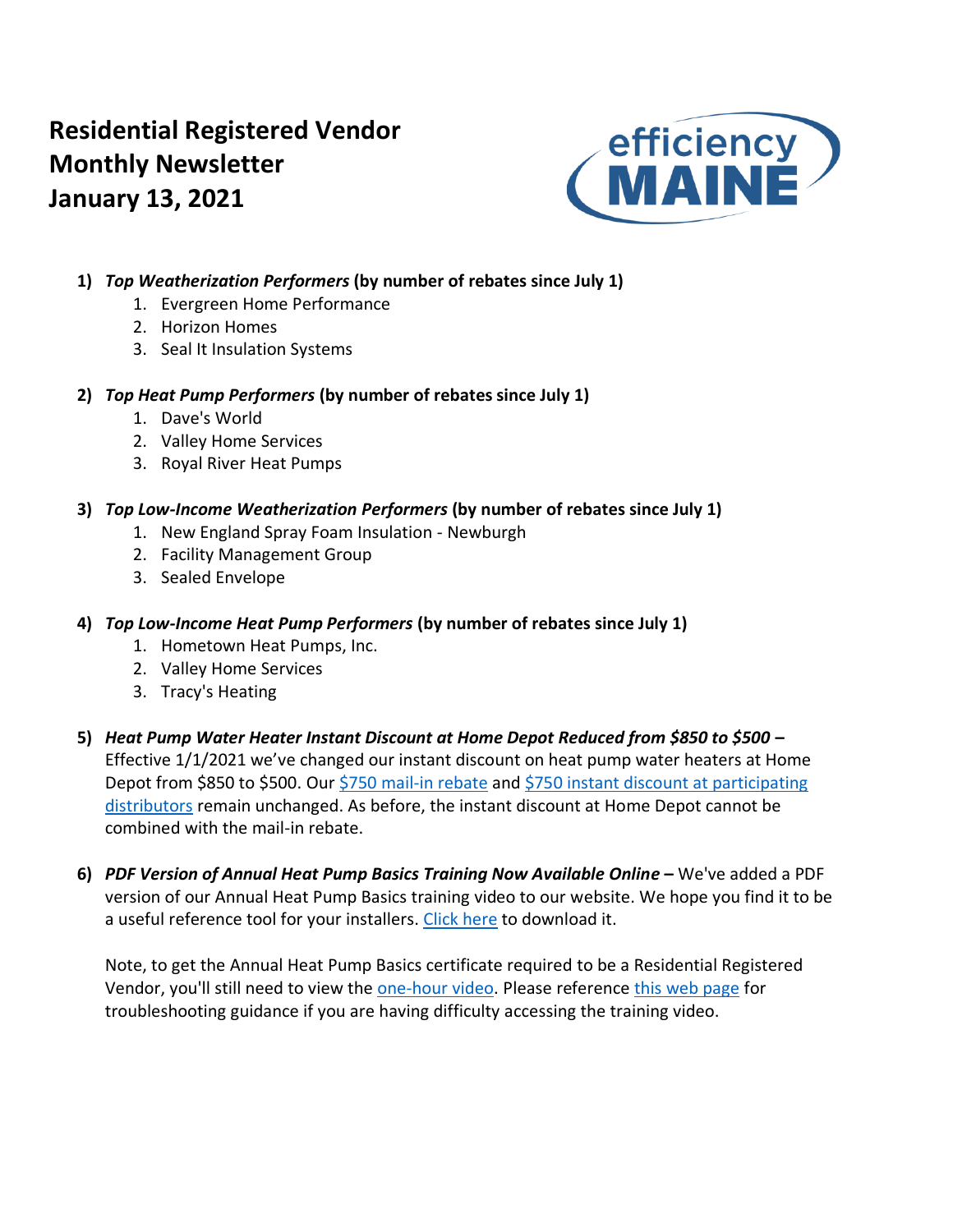**7)** *Oil Boiler/Furnace Instant Discount Ending –* Due to funding constraints, we are ending our instant discount on oil boilers/furnaces on 1/31/2021.

Instant discounts will continue to be available for:

- **a.** heat pump water heaters (\$500 through Home Depot and \$750 through participating distributors)
- **b.** ECM circulator pumps (\$75-\$250)
- **c.** natural gas on-demand water heaters (\$300), and
- **d.** natural gas combi boilers (\$300)
- **8)** *Efficiency Maine Issues Triennial Plan V Request for Information –* The Trust is beginning the process of developing its next three-year plan (Triennial Plan V) for the period beginning July 1, 2022.

To make the best possible plan, we are asking interested parties to share their analysis and perspectives with us about the implementation strategies, priorities, and metrics. To this end, the Trust is issuing a Request for Information (RFI) asking for input on a wide range of topics related to the plan. Please click [here](https://www.efficiencymaine.com/triennial-plan-v/) to reach the link to the RFI questions and to find the online form for submitting your responses. The deadline to submit responses is April 9, 2021.

Trust staff will develop the plan giving consideration to all comments received. After the Trust has completed a draft of the plan, there will be another opportunity for stakeholders to comment. Interested parties will have until late July 2021 to submit final comments on the draft plan.

The Board of Trustees will review and approve a revised draft in the summer. The Trust aims to file the Triennial Plan at the Maine Public Utilities Commission in September of this year. Additional input on the plan may be provided through the process at the Commission.

**9)** *Heat Pump Installation Training Opportunities* **–** The following courses are being offered by Efficiency Maine Registered Trainers.

| <b>Dates</b>               | <b>Course Title</b>              | Location                                  | <b>Registration Information</b>     |  |  |  |  |  |
|----------------------------|----------------------------------|-------------------------------------------|-------------------------------------|--|--|--|--|--|
| $2/22/2021 -$<br>2/26/2021 | <b>Heat Pump Installation</b>    | Maine Energy Marketers Association        | <b>Click for Course Information</b> |  |  |  |  |  |
| $3/1/2021 -$<br>3/5/2021   | <b>Heat Pump Installation</b>    | <b>Maine Energy Marketers Association</b> | <b>Click for Course Information</b> |  |  |  |  |  |
| 3/20/2021                  | EPS Section 308<br>Certification | UA Local 716                              | <b>Click for Course Information</b> |  |  |  |  |  |
| $5/3/2021 -$<br>5/7/2021   | <b>Heat Pump Installation</b>    | Maine Energy Marketers Association        | <b>Click for Course Information</b> |  |  |  |  |  |

**10)** *Tip from the Field –* We've heard from customers that they appreciate when Residential Registered Vendors arrive at their house with their COVID-19 masks on.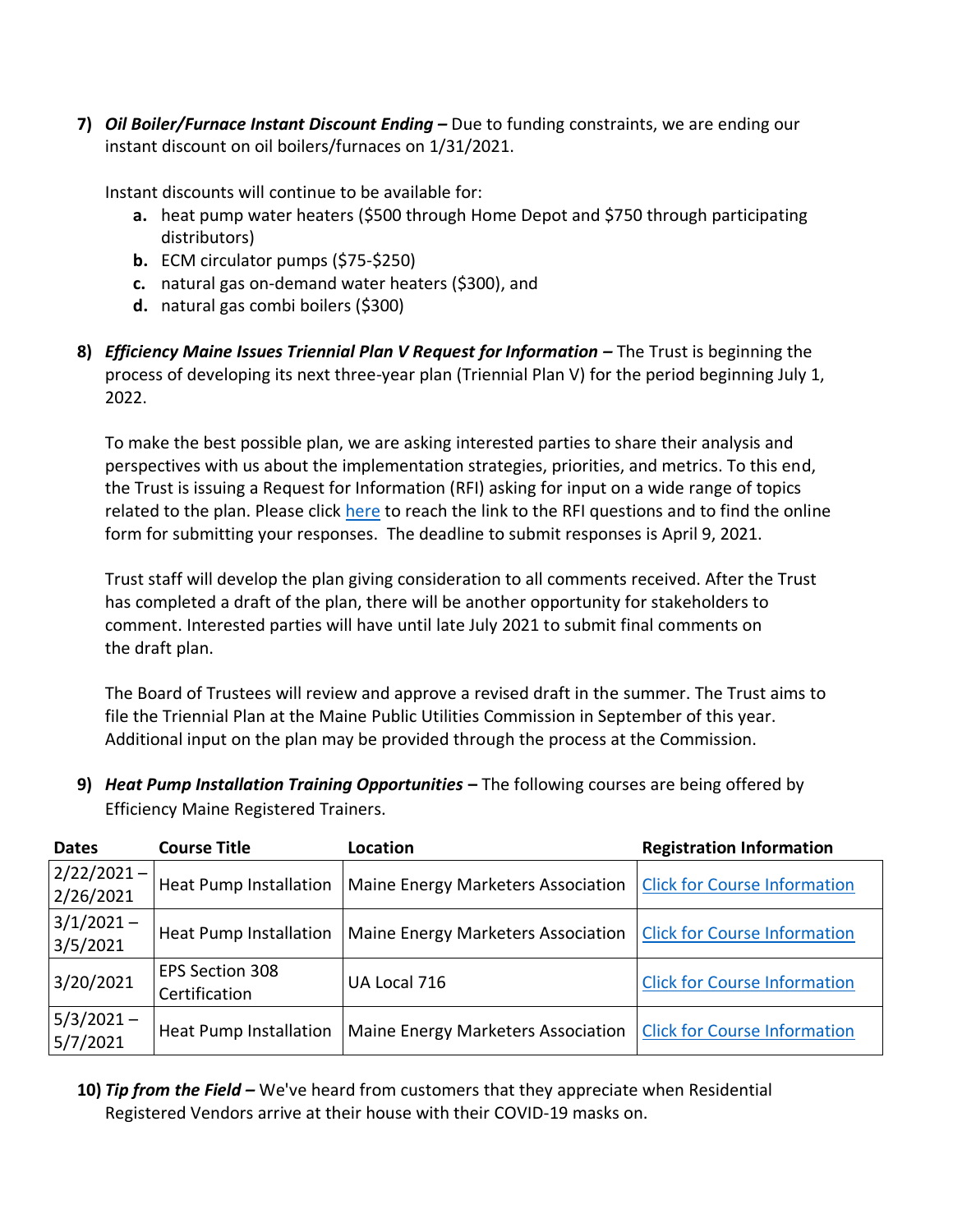- **11)** *Rebate Processing Tip –* If a home is served by natural gas in any way, the homeowner is not eligible for Tier 2 heat pump rebates. This includes those homes that have a natural gas account but do not use natural gas for heating. Those homes are eligible for Tier 1 heat pump rebates.
- **12)** *Tool of the Month –* We have received valuable feedback on our Heat Pump Myths and Facts brochure and have incorporated it into the latest version. [Click here](https://www.efficiencymaine.com/docs/Heat-Pump-Myths-and-Facts.pdf) to download it. If you'd like a free supply of printed copies, please call 866-376-2463 and we'll send some to you.
- **13)** *Fact of the Month –* Efficiency Maine Residential Registered Vendors are installing some of the most efficient heat pumps in the country. Approximately half of all rebated heat pumps have an HSPF of 12.5 or higher. By comparison, the minimum HSPF for ENERGY STAR® heat pumps is only 8.5.
- **14)** *December Loans up 76% Year-Over-Year and Year-to-Date Loans are up 30% –* If you don't already have a loan portal ID and password, you can reach our financial services provider (NEIF) by calling our Call Center (866-376-2463).

#### **PROGRAM RESULTS**



#### **Energy Loans**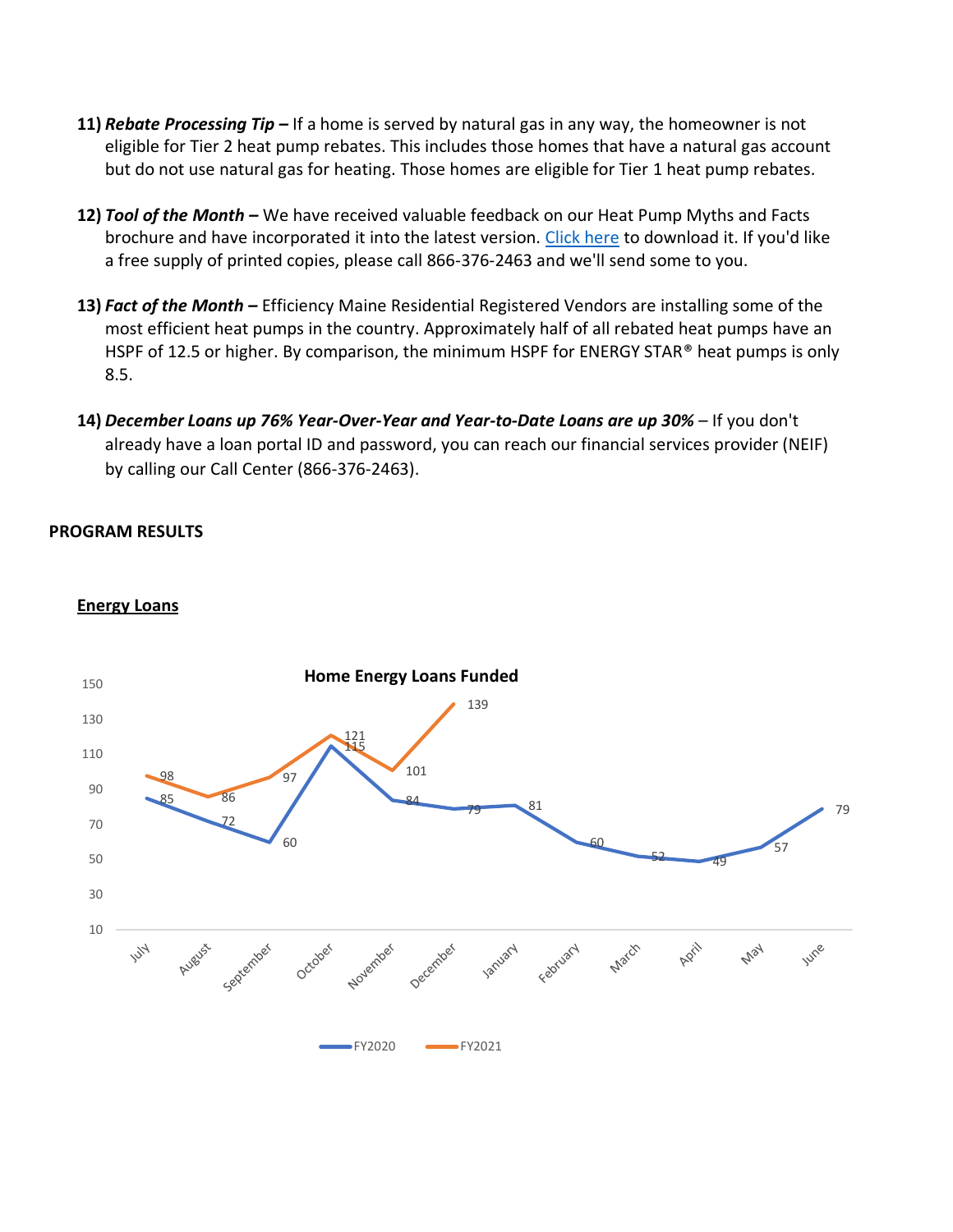#### **Home Energy Savings Program (HESP)**



## **HESP Number of Rebates – Last 12 Months (DETAILS)**

|                | <b>HESP Rebate</b>               | 2020 |               |       |     |     |     |           |       |       |       |       |            |        |  |
|----------------|----------------------------------|------|---------------|-------|-----|-----|-----|-----------|-------|-------|-------|-------|------------|--------|--|
| #              | <b>Type</b>                      | Jan  | Feb           | Mar   | Apr | May | Jun | Jul       | Aug   | Sep   | Oct   | Nov   | <b>Dec</b> |        |  |
| $\mathbf{1}$   | Heat Pumps -<br>1st Indoor Units | 458  | 504           | 588   | 333 | 499 | 477 | 956       | 1,244 | 1,468 | 1,750 | 1,184 | 1,361      | 10,822 |  |
| $\overline{2}$ | Heat Pumps -<br>2nd Indoor Units | 289  | 247           | 323   | 168 | 248 | 218 | 440       | 550   | 698   | 875   | 610   | 715        | 5,381  |  |
| $\overline{3}$ | <b>Air Sealing</b>               | 137  | 109           | 113   | 46  | 31  | 20  | 38        | 67    | 58    | 129   | 107   | 150        | 1,005  |  |
| $\overline{4}$ | <b>Attic Insulation</b>          | 125  | 92            | 94    | 49  | 33  | 26  | 29        | 67    | 57    | 112   | 83    | 144        | 911    |  |
| 5              | <b>Basement</b><br>Insulation    | 103  | 62            | 64    | 34  | 21  | 22  | 24        | 41    | 45    | 101   | 78    | 126        | 721    |  |
| 6              | Wall Insulation                  | 26   | 27            | 28    | 22  | 13  | 11  | 14        | 24    | 17    | 38    | 23    | 57         | 300    |  |
| $\overline{7}$ | Geothermal HP                    | 5    | 5             | 7     | 4   | 1   | 1   |           | 1     | 0     | 4     | 1     | 4          | 34     |  |
| 8              | Pellet Boiler                    | 6    | 7             | 2     | 1   | 2   | 3   | 5         | 8     | 3     | 4     | 11    | 14         | 66     |  |
| <b>Total</b>   |                                  |      | $1,149$ 1,053 | 1,219 | 657 | 848 |     | 778 1,507 | 2,002 | 2,346 | 3,013 | 2,097 | 2,571      | 19,240 |  |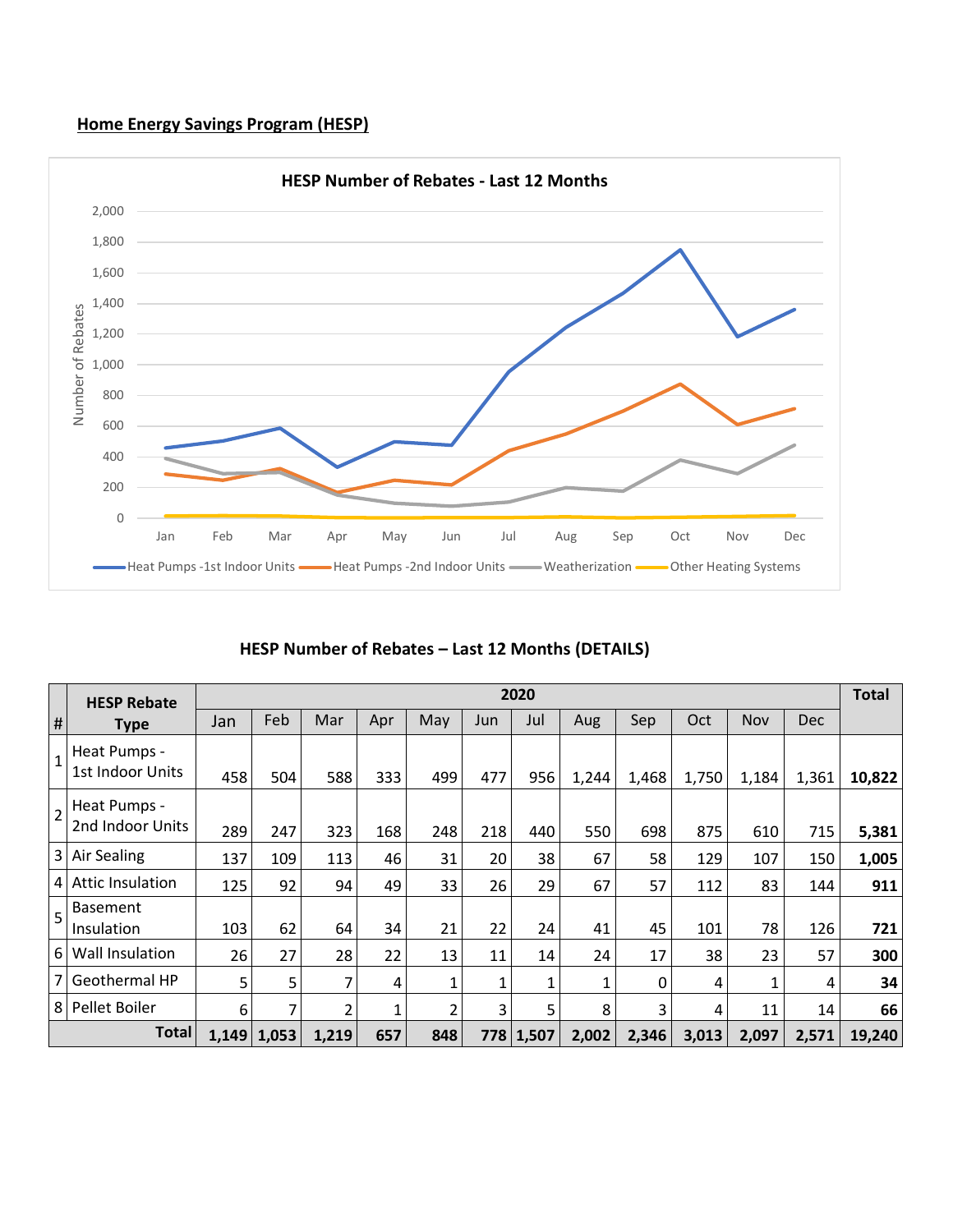

#### **Fiscal Year To Date Rebate Comparisons**

## **Fiscal Year-to-Date Rebate Comparisons (DETAILS)**

| #              | <b>HESP Rebate Type</b>         | <b>FYTD 15</b> | <b>FYTD 16</b> | <b>FYTD 17</b> | <b>FYTD 18</b> | FYTD <sub>19</sub> | <b>FYTD 20</b> | <b>FYTD 21</b> |
|----------------|---------------------------------|----------------|----------------|----------------|----------------|--------------------|----------------|----------------|
| 1              | Heat Pumps - 1st Indoor Units   | 4,277          | 3,184          | 2,945          | 3,058          | 2,910              | 3,903          | 7,963          |
| $\overline{2}$ | Heat Pumps - 2nd Indoor Units   | 0              | 0              | 432            | 1,395          | 1,423              | 1,767          | 3,888          |
| 3              | Air Sealing                     | 1,143          | 925            | 655            | 465            | 513                | 563            | 549            |
| 4              | Attic Insulation                | 506            | 555            | 452            | 318            | 387                | 464            | 492            |
| 5              | Basement Insulation             | 403            | 309            | 257            | 173            | 298                | 378            | 415            |
| 6              | Wall Insulation                 | 97             | 118            | 130            | 89             | 153                | 150            | 173            |
| 7              | Geothermal HP                   | 39             | 29             | 41             | 9              | 6                  | 11             | 11             |
| 8              | Pellet Boiler                   | 201            | 50             | 48             | 37             | 22                 | 35             | 45             |
|                | <b>Total Measures Installed</b> | 6,666          | 5,170          | 4,960          | 5,544          | 5,712              | 7,271          | 13,536         |